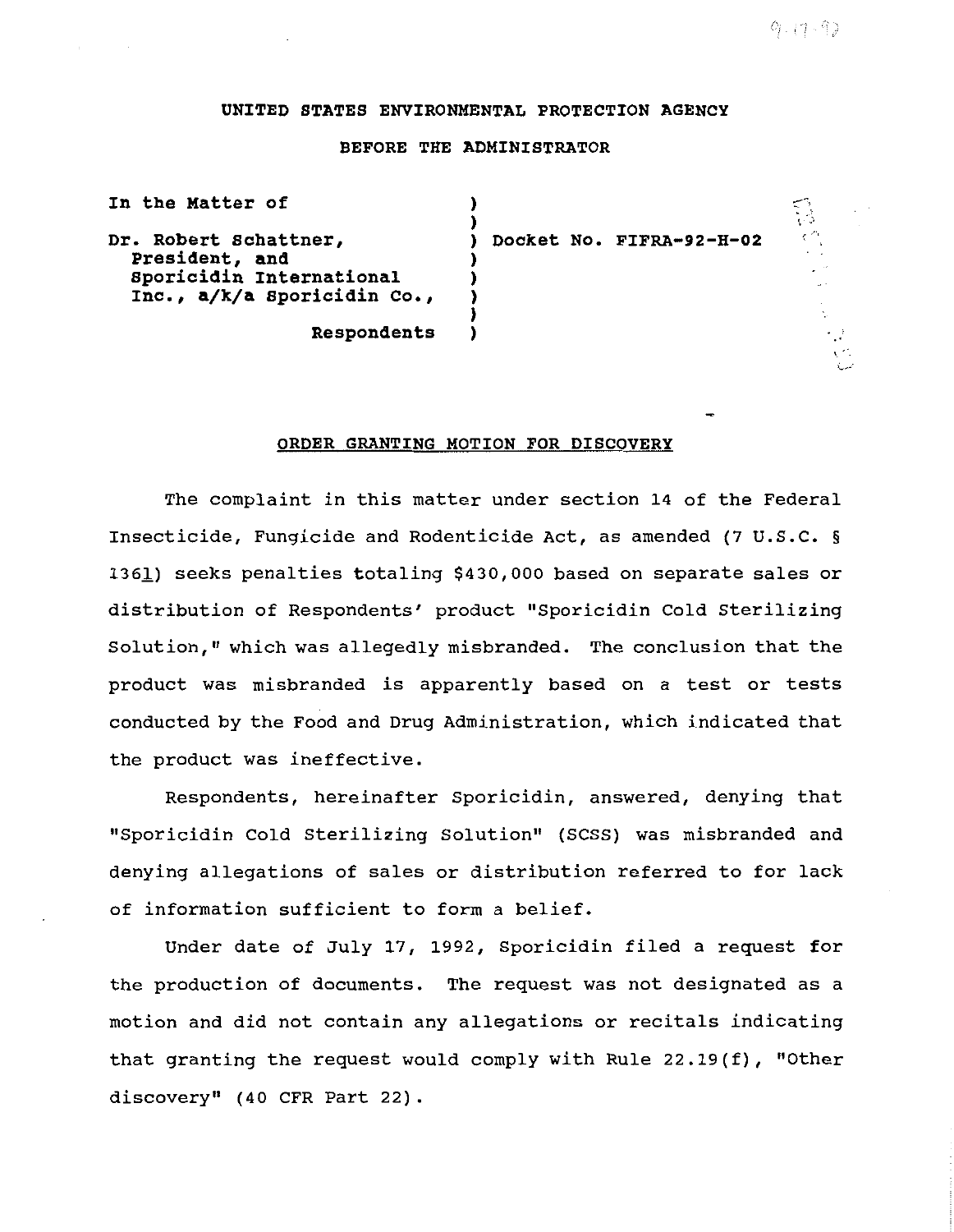Sporicidin asked that EPA be compelled to produce all documents relating to the testing or analysis, between September 1, 1990, and July 13, 1992, of any Sporicidin product by Juan Negron, an EPA Chemist, or by Kenneth Wang, Christine R. Landa, Dean F. Hill or any other employee or contractor who performed a chemical analysis of any Sporicidin product during that time period. Documents requested were to include, but not be limited to (a) all chain of custody sheets for each sample tested or analyzed; (b) all laboratory raw data worksheets; (c) all protocols indicating or specifying procedures to be used in the chemical analysis; $1/$  (d) all laboratory notebooks used to record data on testing procedures or deviations; (e) a description of all other chemicals used in the analyses; (f) all laboratory equipment, instruments, reagent, and environmental controls reports; (g) all quality control and quality assurance documents, including any "QA Alert" forms; (h) all reports of inspections or certifications that any analytical equipment or instrument (including but not limited to a gas chromatograph) used in the testing or analysis was properly functioning and properly calibrated at the time of conducting each test or analysis; and (i) all documents regarding any confirmatory testing conducted after EPA personnel or contractors realized that the testing indicated that the product did not meet the chemical

*<sup>V</sup>*In its Reply To Complainant's "Objection To Respondents' Motion To Compel Production Of Documents," dated September 1, 1992, at 19, Sporicidin corrected the reference to "chemical analysis" in Item 4 (e) of its request for production to "AOAC Sporicidal Testing." It appears that the reference was intended to be "Item  $4(c)$ ."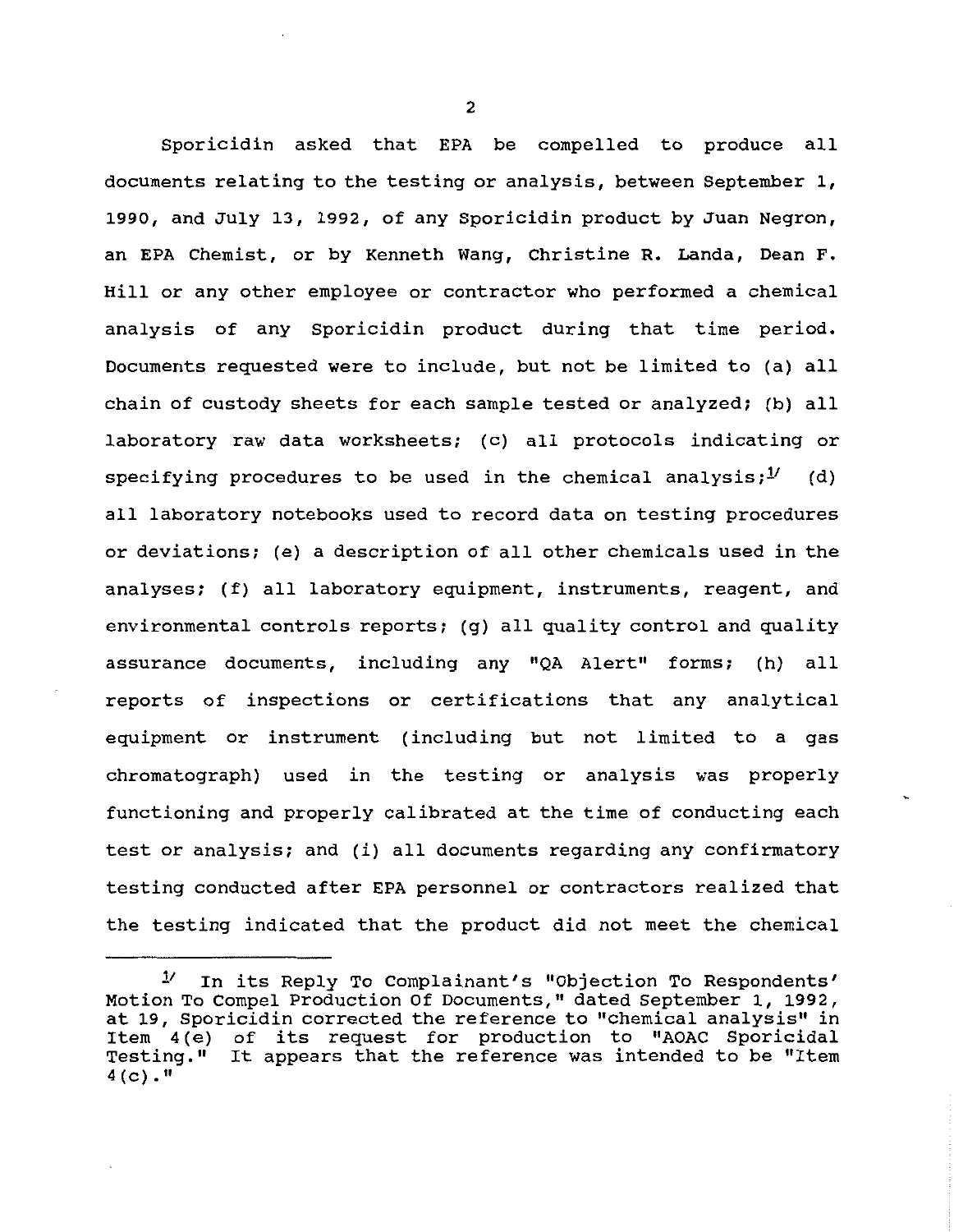specifications claimed on the label and/or specified in EPA Registration No. 8383-5.

Sporicidin emphasized that its request was not limited to documents generated in testing of samples relied upon by the Agency in bringing the instant action.

Sporicidin also asked for the resumes and curriculum vitae of Juan Negron, of Kenneth Wang, of Christine R. Landa, of Dean F. Hill, of the person or persons who signed Block 13 ("Signature Of Lab Supervisor") on EPA's Exh Nos. 44 and 45, and of any other EPA employee or contractor who, between September 1, 1990, and July 13, 1992, (a) performed any test or analysis of any Sporicidin product; (b) was the immediate supervisor of the person who performed the test or analysis; or (c) reviewed, for the purpose of approving on behalf of the laboratory, results of the test analysis.

Additionally, Sporicidin asked for a copy of each record in EPA's possession describing the training and experience that the named individuals and of any other individuals who performed any test or analysis of any Sporicidin product between September 1, 1990, and July 13, 1992, have acquired to develop competence and skill in the performance of chemical or other analysis of glutaraldehyde-based and phenol-based disinfectants and sterilants ..

Sporicidin also requested all documents as recited above concerning tests or analyses on any Sporicidin product by the Food and Drug Administration between September 1, 1990, and July 13, 1992, as well as appropriate documents showing the names, training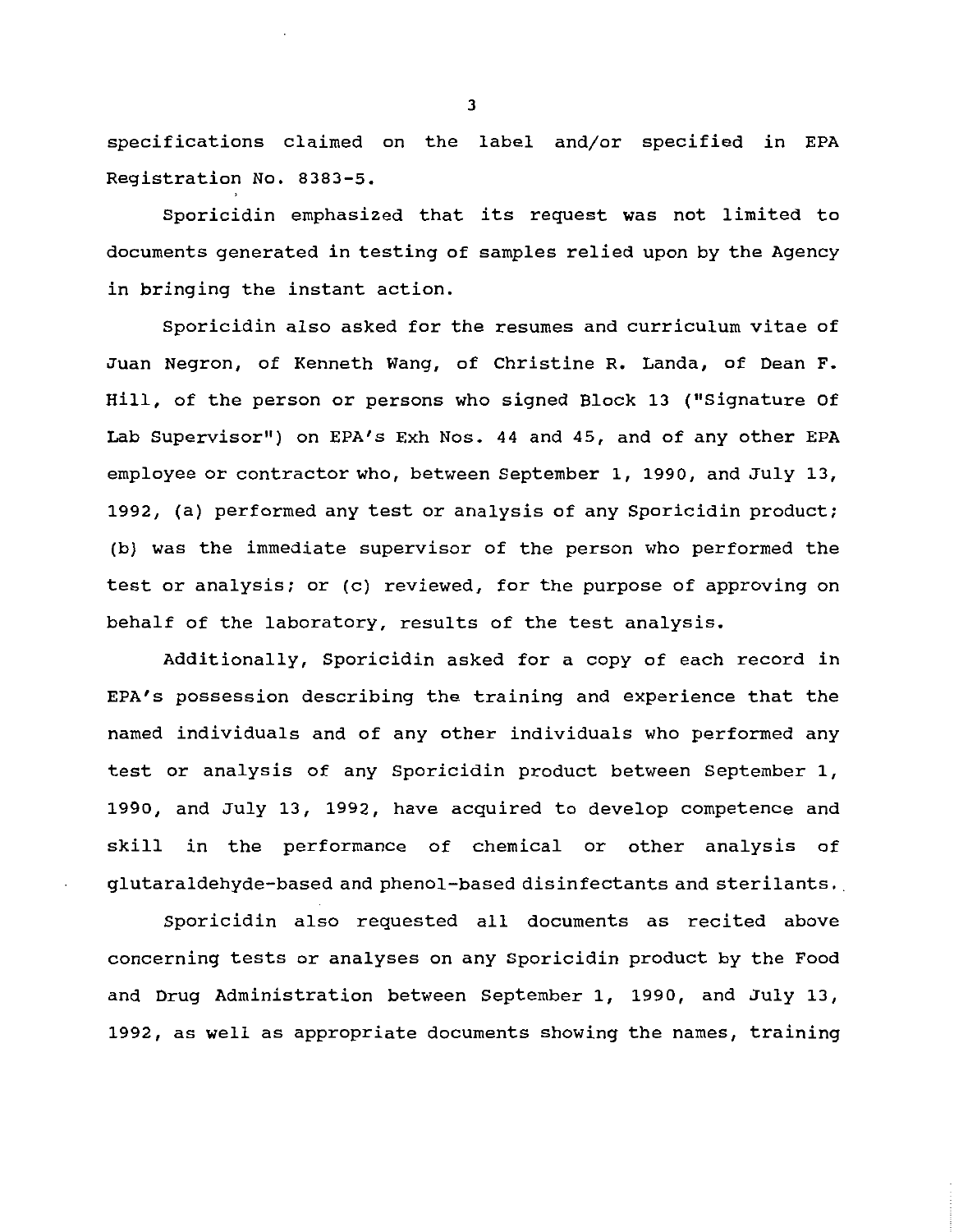and experience, resumes and curriculum vitae of each person involved in the test.

#### EPA'S Objection

Under date of July 29, 1992, Complainant filed an "Objection To Respondent's Motion To Compel Production Of Documents," contending that Sporicidin had failed to satisfy its burden of persuasion under Rule 22.19(f) that additional discovery was appropriate. In an accompanying memorandum {Argument) in support of its objection, Complainant alleges that Sporicidin's request is over broad, vague and untimely, that granting the request will cause unreasonable delay to the proceedings, that Sporicidin hasn't shown that the evidence requested is relevant or material to its defense, that the motion does not rest on grounds for discovery recognized in the Consolidated Rules of Practice, that the request for resumes and curriculum vitae is premature and that Sporicidin hasn't shown that the documents requested are not otherwise obtainable.

### Respondents' Reply

In a reply, filed September 1, 1992, Sporicidin explains that in a nutshell, the requested documents are: (1) the complete laboratory data that support the alleged test results upon which EPA relies in its CAC, and (2) documents presenting the qualifications of the personnel who generated that data" (Id. at  $2)$ .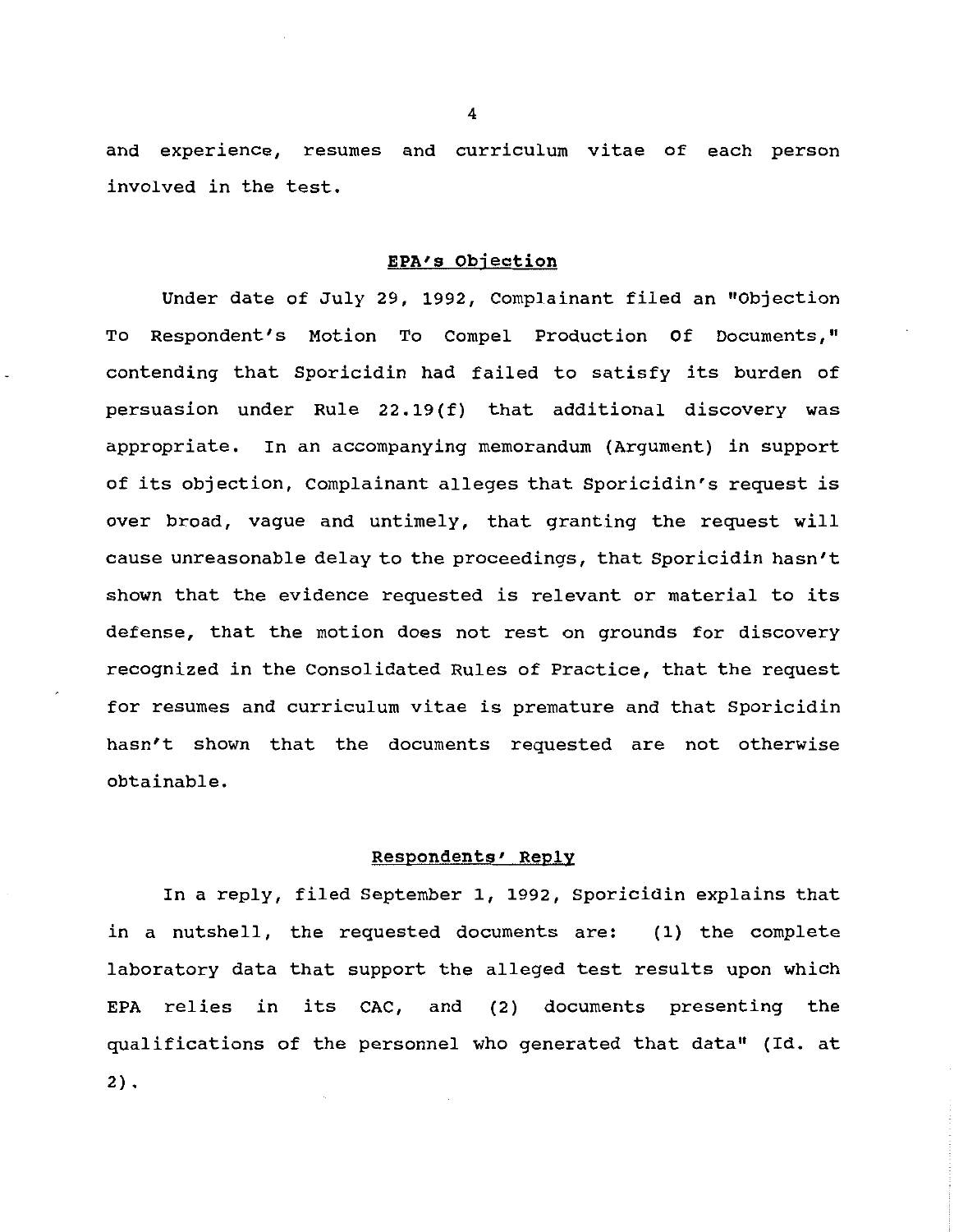Sporicidin points out that the Agency's principal evidence in this case will, of necessity, be the actual laboratory data supporting the FDA Minnesota laboratory's performance of the AOAC Sporicidal Test on samples of the scss, which are alleged to be misbranded. Sporicidin says that it has submitted substantial documentation concerning the numerous inherent uncontrollable variables that result in the lack of reliability, consistency and reproducibility that clearly characterize the AOAC Sporicidal Test. As examples, Sporicidin cites a 1990 GAO report which raises similar concerns and criticisms of the AOAC Sporicidal Test and other AOAC tests (C's Exh 62) and a bench opinion, Metrex Research corporation v. United states of America and William K. Reilly, Civil No. 92-B-922 (D.C. CO 1992), wherein the Agency was unsuccessful in persuading the court the AOAC Sporicidal Test was reliable, at least as performed by the FDA Minnesota laboratory, which is the same laboratory whose tests are involved in the instant case. Moreover, Sporicidin notes that in the Federal Register of December 6, 1990, the Agency requested proposals to improve the reliability, consistency and reproducibility of the AOAC Sporicidal Test, or to develop a new test (R's Exh Y).

Sporicidin asserts that clearly, the complete laboratory data, and the qualifications of the personnel who generated the data are material and relevant to its defense (Reply at 3).

Turning to Complainant's specific objections, Sporicidin points out that the documents are in the sole possession of the Government and that it is within the Agency's power, not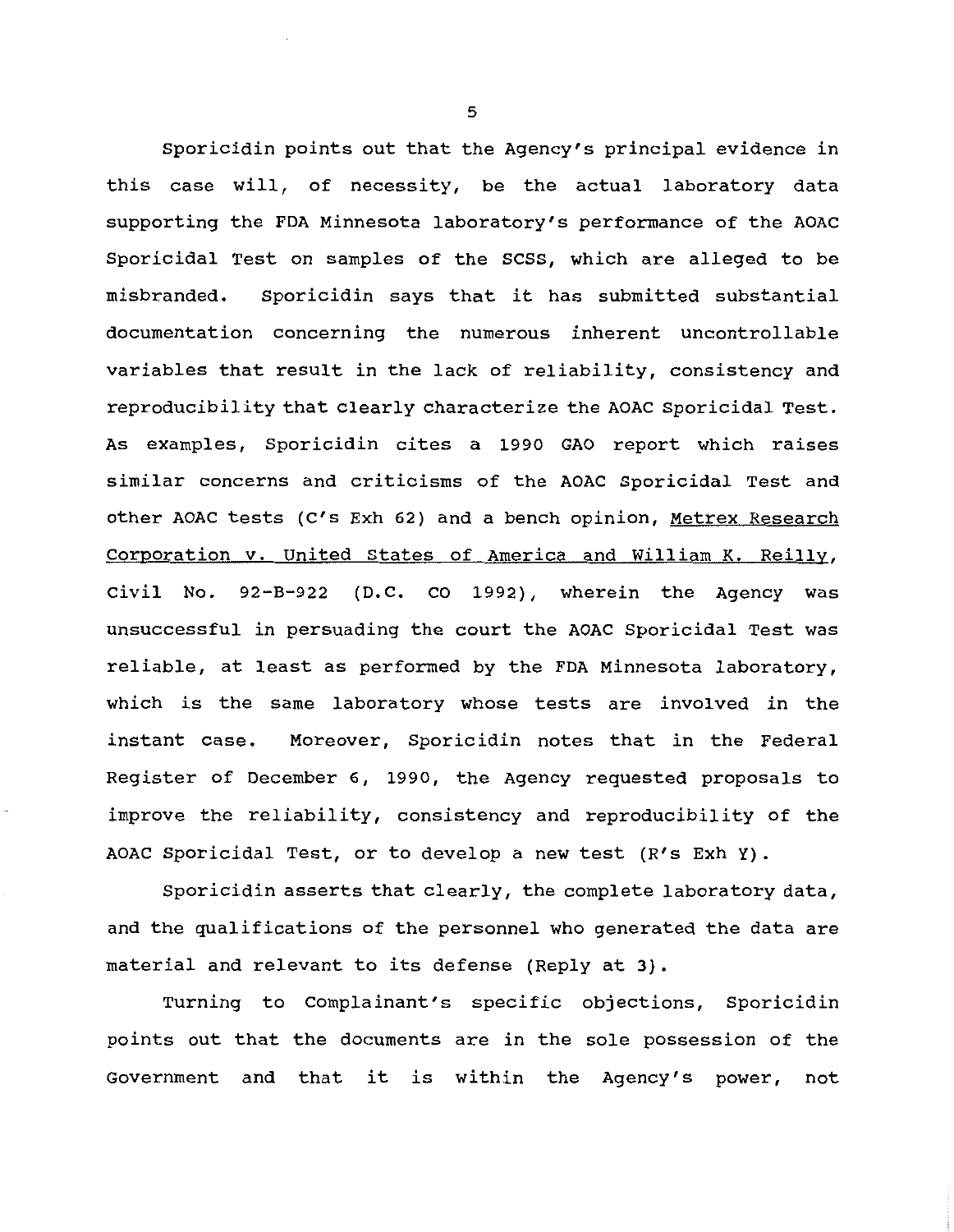Sporicidin's, to expedite production of the requested documents. Concerning the Complainant's apparent position that the documents should be requested under the Freedom of Information Act, Sporicidin asserts that the Agency has responded only partially to its FOIA request, dated January 10, 1992. For example, Sporicidin says that EPA has not provided the protocols for the testing in the EPA and FDA labs, has not provided a complete copy of the raw lab data and equipment preparation data sheets pertaining to the testing of SCSS by EPA and FDA or information as to the qualifications of the EPA and FDA lab personnel who generated the data. $\frac{2}{3}$ 

As to Complainant's objection that Sporicidin hasn't shown that the required documents have significant probative value, Sporicidin responds that in order to demonstrate that the AOAC Sporicidal Test has been properly conducted, the testing must be documented as required by EPA's Good Laboratory Practices (GLP), 40 CFR § 160. 12. Sporicidin says that it cannot prepare a full defense against mere conclusory numbers or statements in a summary of alleged test results and that test result summaries supplied by the Agency raise serious scientific questions and are suspect on

 $2^{\prime}$  Reply at 5, 6. Sporicidin points out that an FOIA request for resumes, curriculum vitae and training records of personnel involved would likely be denied as exempt from disclosure (Id. at<br>4). That this position has substantial merit is indicated by That this position has substantial merit is indicated by Hawaiian Independent Refinery, Inc., Docket No. RCRA-09-91-007 (Order Denying In Part And Granting In Part Motion For Discovery, July 14, 1992), wherein merely furnishing the address of a former EPA employee was objected to on Privacy Act grounds. directing that the address be furnished to Respondent has been certified for interlocutory appeal to the EAB.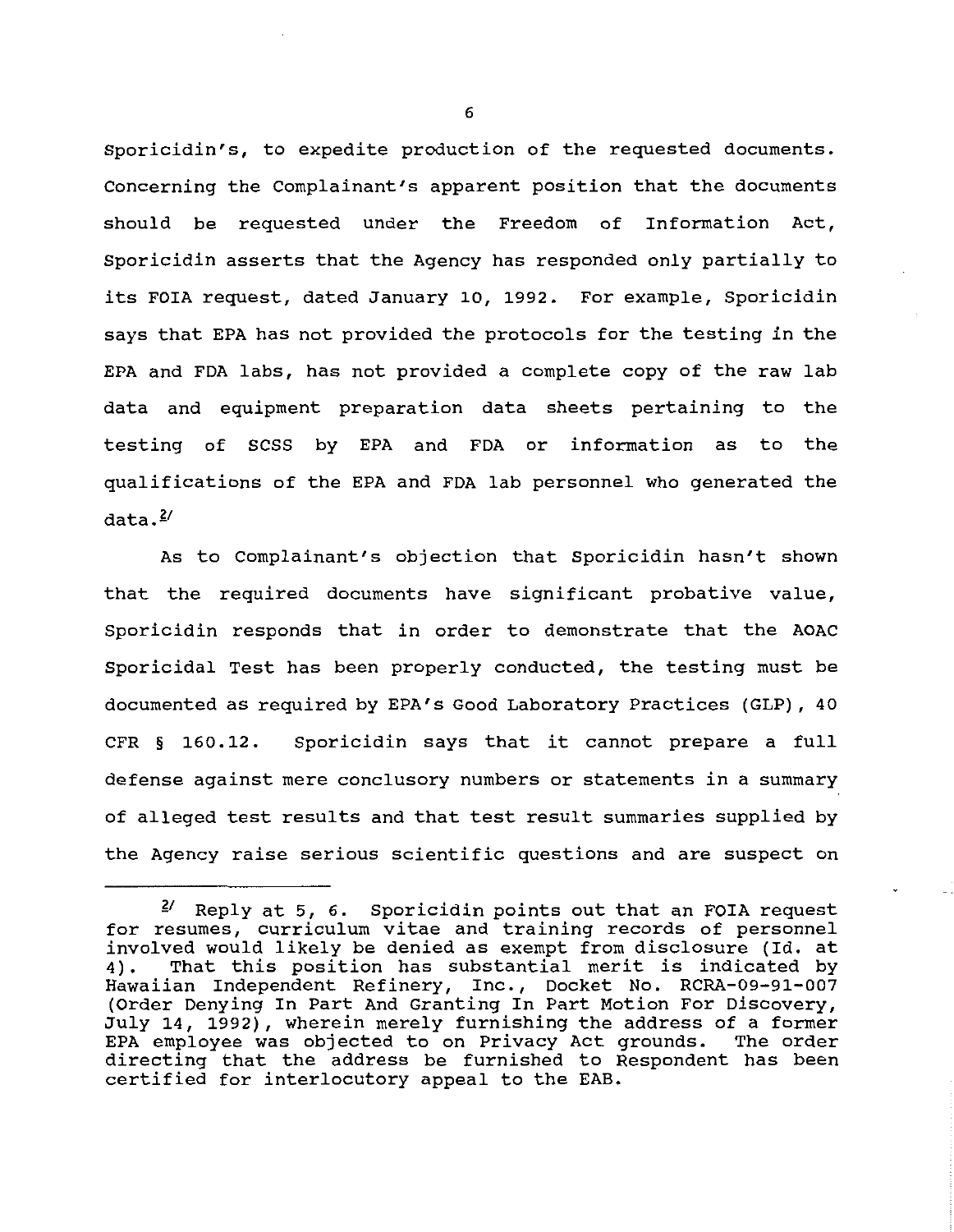their face. For example, Sporicidin says that a chain of custody sheet (EPA Exh 11) apparently pertaining to samples tested at the FDA Minnesota lab contains no test result information, no contemporaneous lab notes concerning the testing protocol or lab procedures or original observations of data. The same observations are made with respect to chain of custody sheets (EPA Exhs 42 and 43) pertaining to samples tested at the EPA Beltsville laboratory. Moreover, it is alleged that these exhibits have been altered significantly and that there is no laboratory data in the Agency's pre-hearing exchange or in any other material previously supplied by the Agency to support the analysis results alleged in Exhibits 44 and 45. The same is assertedly true as to chemical analysis results from EPA's NEIC lab alleged in Exhibit 27 (Reply at 7, 8).

Sporicidin says that the only actual contemporaneous evidence that EPA may have provided regarding testing done at the FDA lab is 17 pages of documents comprising Exhibit 30. Some of these pages are allegedly summaries or rewritten transcriptions rather than "raw" or contemporaneous laboratory notes. As an example of an incredible test result, Sporicidin points to a hydrochloric acid (HCL) resistance test result (part of EPA Exh 30) which purports to show that one set of spores was alive after 2 minutes' exposure to HCL, dead at 10 minutes' exposure, and alive at 20 minutes' exposure. Numerous other problems are also allegedly evident in the test results and partial laboratory data supplied to date.

Sporicidin maintains that documents provided by EPA (Exhs 11, 27, 28, 29, 42, 43, 44, 45, 46 and 47) do not include any evidence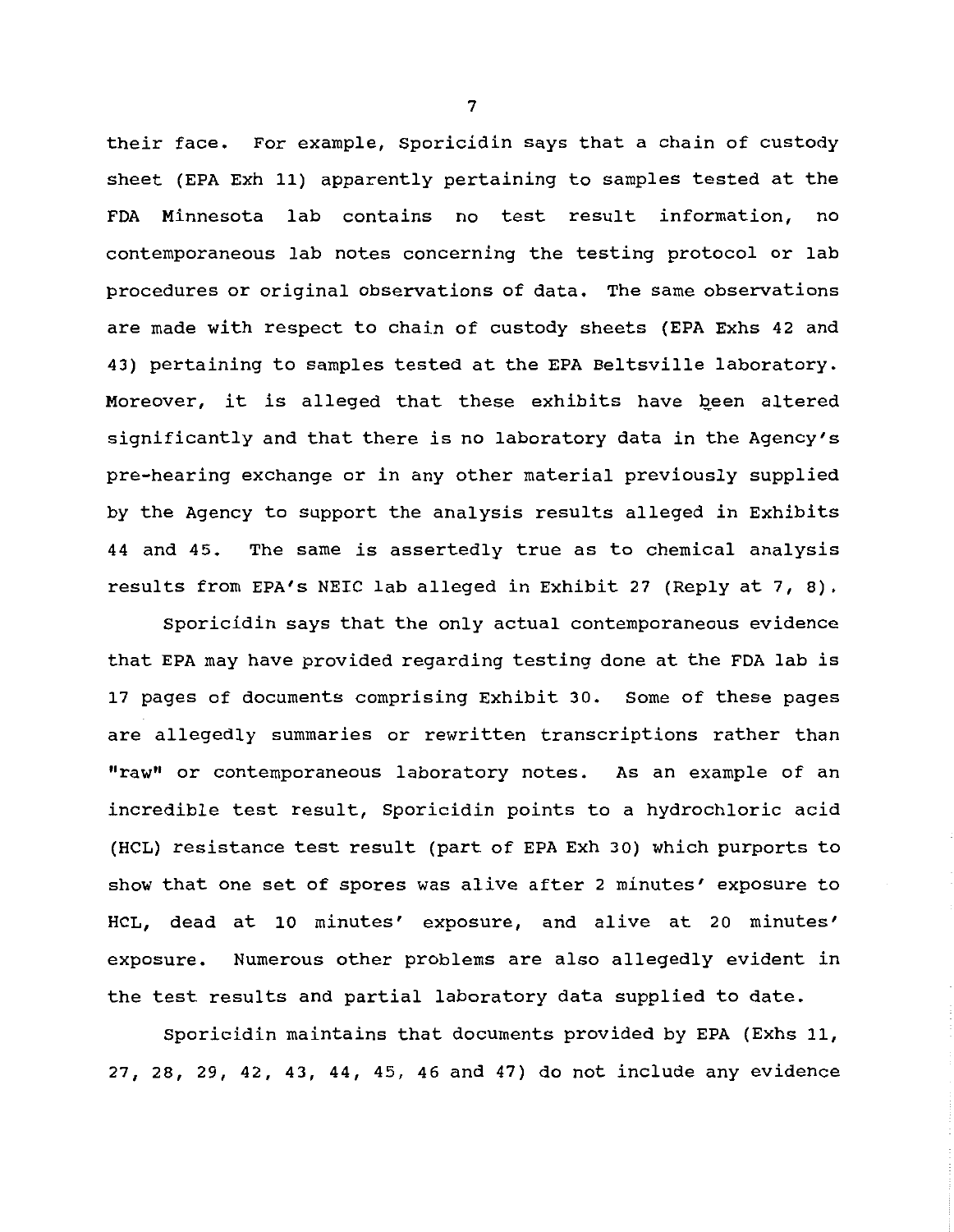which establishes the reliability of the chemical analysis or AOAC Sporicidal Test results (Reply at 9). It points out that some of the documents, e.g., Exhs 44 and 45, are hearsay, signed by someone who was not a witness to the events and that, while others, e.g., EPA Exh 27, may include the initials of an individual who actually witnessed the events recorded, there is no contemporaneous lab data provided and no way to "probe" the "evidence" and to cross-examine the individual responsible for producing the recorded information. The same observations are assertedly applicable to EPA Exhibits 46 and 47.

Sporicidin states that it does not request documents previously supplied by EPA, e.g., a document, captioned "Sporicidal Test Equipment, Media & Reagents," for each of FDA Samples 91-382- 587 and 91-382-588, reported in EPA Exhs 46 and 47. It does, however, maintain its request for production of copies of laboratory notebook data and for equipment preparation data sheets for the equipment, media and reagents referenced on the mentioned documents. Additionally, Sporicidin maintains its requests for the protocols for chemical analysis testing performed at EPA's Beltsville and NEIC labs and for the protocol for the AOAC Sporicidal testing performed at the FDA Minnesota lab (Id. at 10).

Supporting its request for Items 4(f) and 4(g) of its July 17 Request For Product, Sporicidin says that these are quality-control and quality-assurance documents required by GLP and are relevant to determining: (1) whether the lab followed the protocol (which has not been provided); and (2) the reliability of the lab data (Reply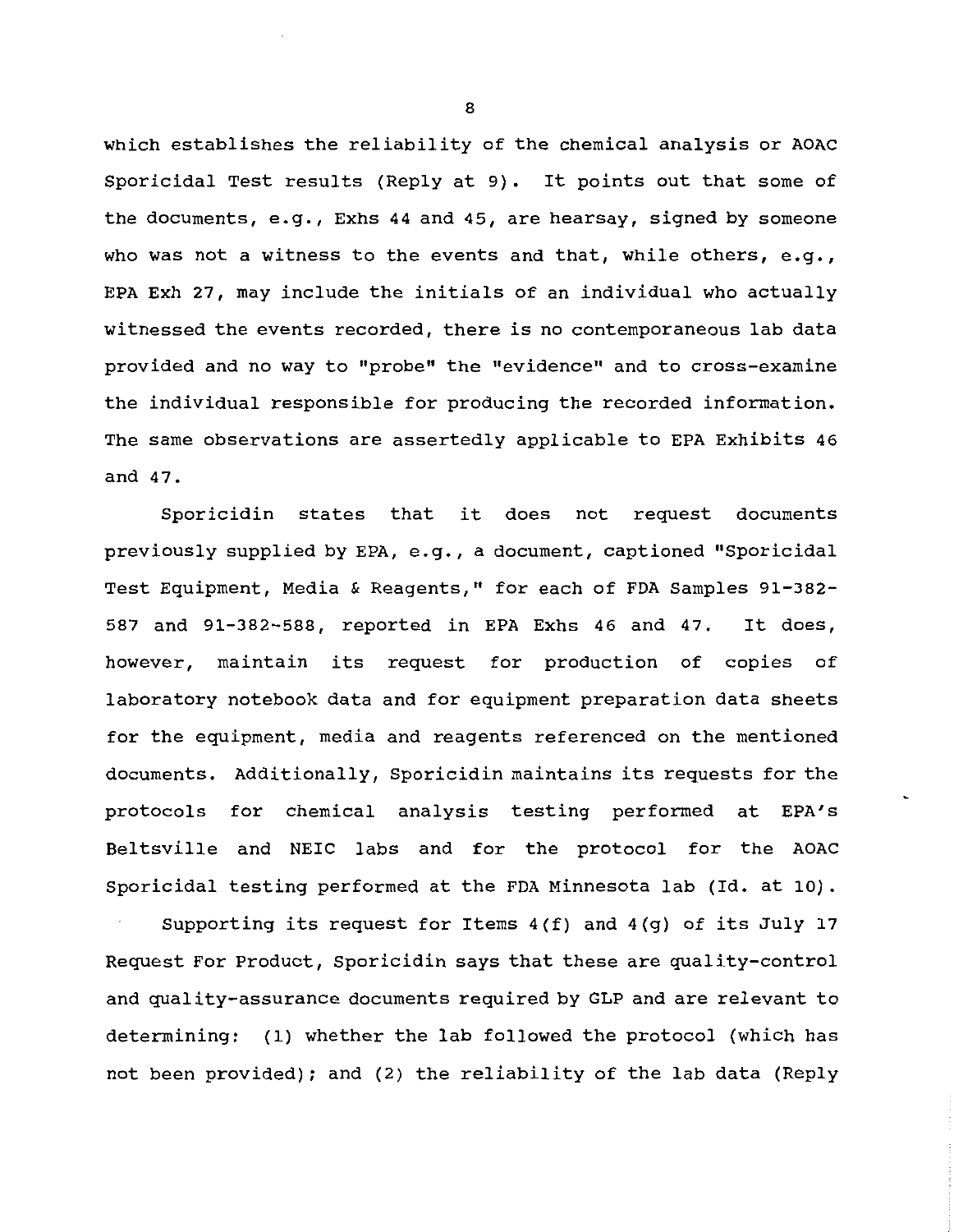at 10). These items assertedly include individual equipment, media, etc., preparation data sheets for EPA Exhibits 28, 29, 30, 46 and 47. In sum, Sporicidin says that EPA has not provided complete laboratory data and points out that, if the mentioned exhibits are supported by GLP lab data, FDA lab documents exist regarding the preparation of all test equipment nutrients, etc. These documents allegedly will indicate whether the preparations were subject to Quality Assurance reviews.

Sporicidin affirms its request for contemporaneous lab notes and data from NEIC and EPA's Beltsville lab concerning any tests of SCSS between September 1, 1990, and July 13, 1992. Additionally, Complainant is asked to confirm that NEIC and the Beltsville lab used the same protocol for chemical analysis of scss. Complainant has indicated a willingness to ask NEIC for the protocols used in these tests and it may be assumed that, if the protocols are different, a copy of each is being requested.

Sporicidin also reaffirms its request for complete lab data on all samples of scss which were tested at the FDA lab between the period September 1, 1990, and July 13, 1992. It is argued that these documents are relevant and material to Sporicidin's defense, even if they do not directly relate to particular test samples upon which Complainant has chosen to rely. Sporicidin alleges it needs the documents to determine, among other things:

- "(1) whether EPA/or FDA have run test after test after test on scss over the course of their Cooperative Agreement; and
- (2) whether EPA is prosecuting the stop Sale Order and the CAC based on selected test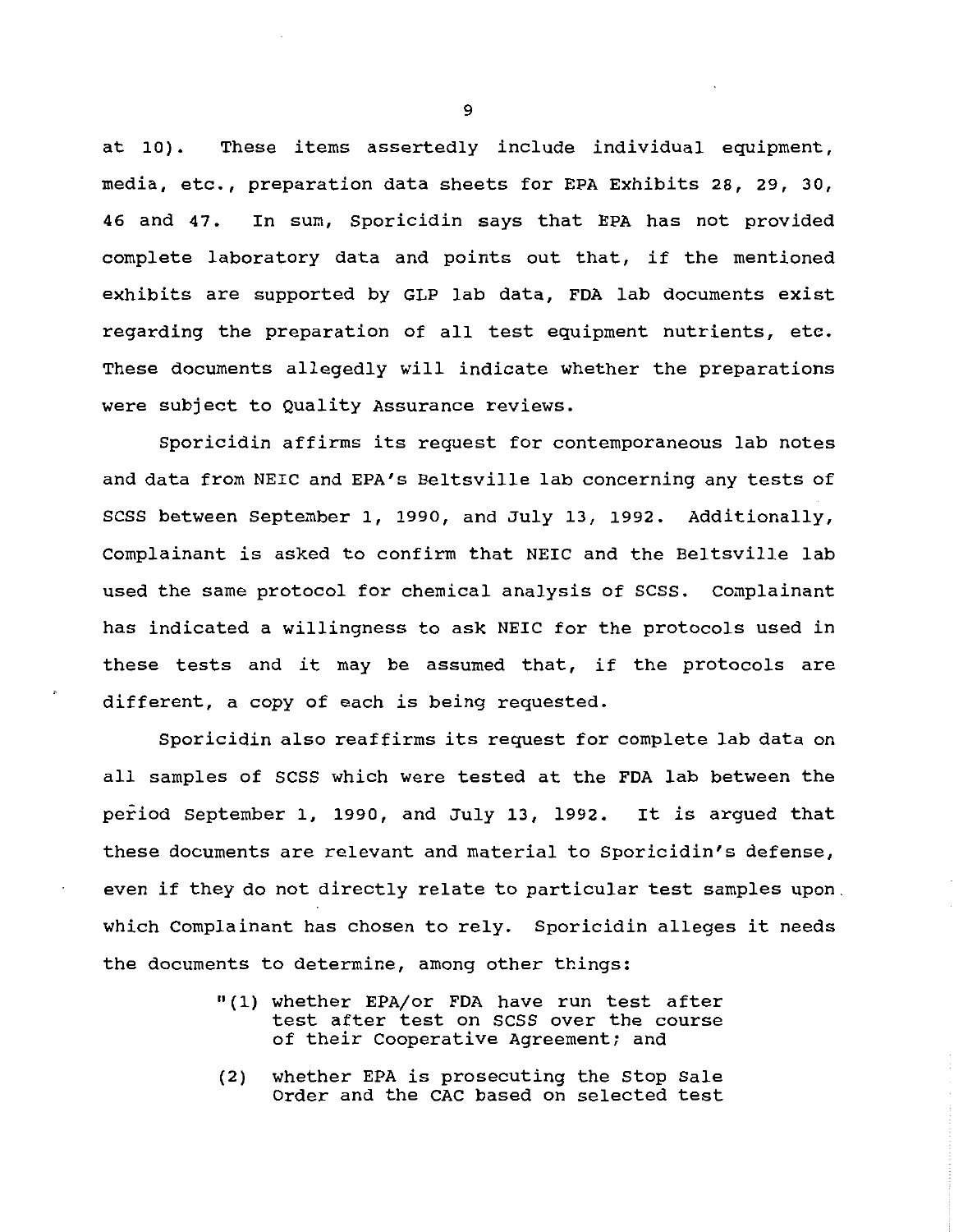failures that are not representative of the totality of the testing that may actually have been performed.

[It is alleged] that the information that EPA has provided shows clearly that some samples have been tested more than once (See, for example, EPA Exhibit 26, item 20.)

Sporicidin [says it] wishes to discover:

- (1) whether the particular samples of scss that EPA relies on in the CAC were tested<br>more times than indicated on the times than indicated documents that EPA has provided to Sporicidin; and
- (2) whether other samples of SCSS were tested<br>and had no failures, which would and had no failures, establish either:
	- (a) that the AOAC Sporicidal Test as performed at the FDA lab is inconsistent; or
	- (b) that there may have been offspecification batches due to an off-spec ingredient obtained from a supplier or a misformulation by one or both of Sporicidin's contract manufacturers.

[It is contended] that either of those scenarios would provide Sporicidin with information that is material and relevant to its defense, e.g., to the question of the reliability of the evidence produced by the FDA lab using the AOAC Sporicidal Test, and to the question of mitigation of any penalty for any violation, and also misingation of any penarty for any visiation, and also<br>would provide evidence that EPA's other current enforcement action, the total Stop Sale Order against SCSS (i.e., instead of a Stop Sale Order against only certain batches), was overbroad and overkill." (Id at 13, 14) •

Asserting that the experience, training, competence and qualifications of the technicians actually performing the tests are crucial to determining whether the results are scientifically valid, Sporicidin reiterates its request for the resumes,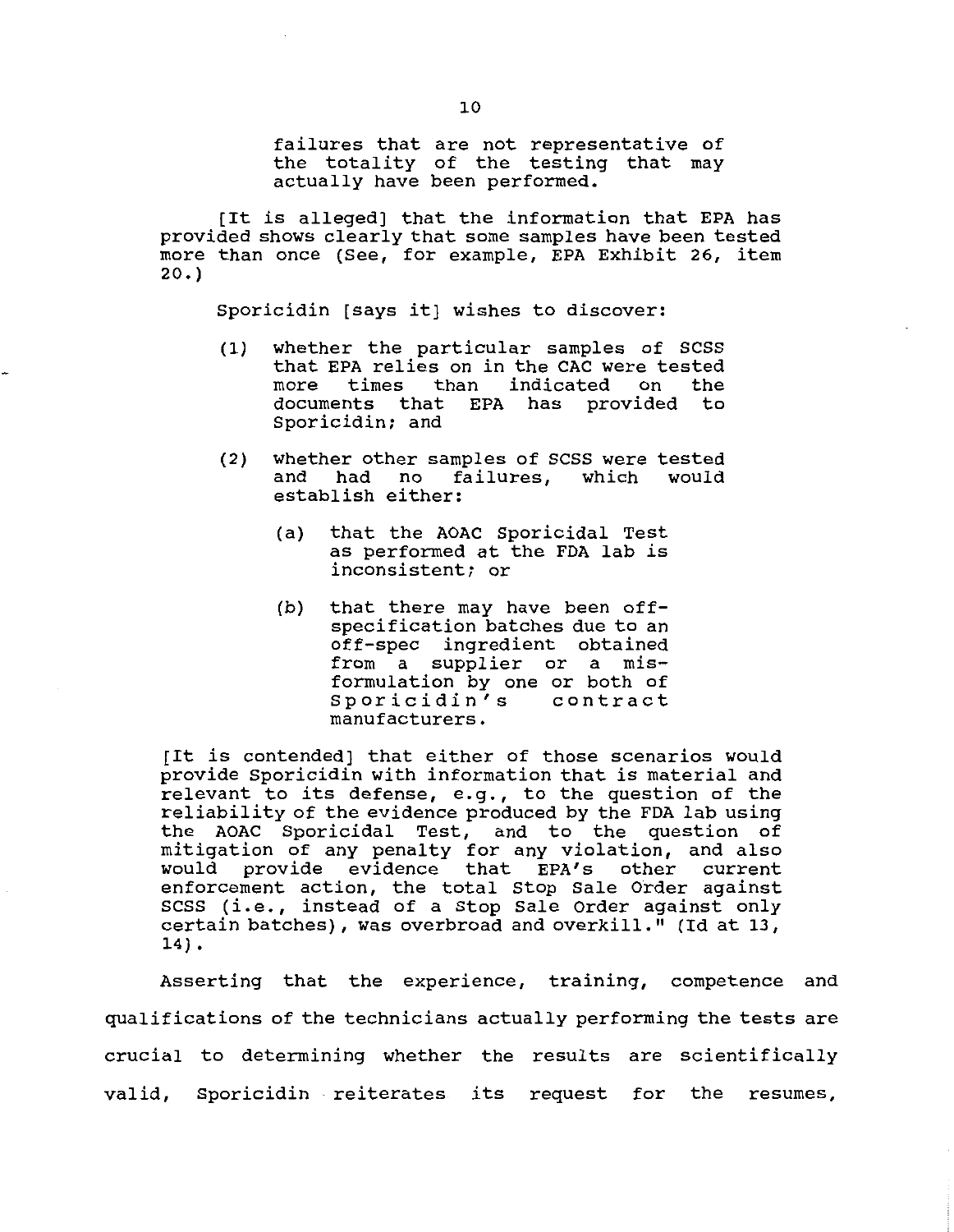curriculum vitae and documents showing experience and training of EPA and FDA personnel involved in the chemical analysis and sporicidal testing of its product (Reply at 15, 16). Additionally, Sporicidin requests EPA to confirm that the term "high-performance liquid chromatography" appearing on EPA Exhibit 27 *is* not the correct term for the procedure which may have been used in the analysis (Id. at 18).

# D I S C U S S I 0 N

Sporicidin has made a compelling case for the requested discovery and there *is* not much to be said for Complainant's objections. $\frac{3}{2}$ 

Under Rule 22.19(f), the ALJ can order "other discovery" upon findings that such discovery will not in any way unreasonably delay the proceeding, that the information *is* not otherwise obtainable and that the information has significant probative value. There *is*  no difficulty in making the required findings here.

As pointed out in Safety-Kleen Corporation, Docket Nos. RCRA-1090-11-20-3008(a) and 11-11-3008 (a) (Order on Discovery, December 6, 1991), cited by Complainant, Rule 22.19(f) doesn't prohibit delay attributable to discovery, but only that which *is* 

 $1/2$  Complainant's objection that the request was "overbroad" appeared to have some initial validity, because the request was phrased in terms of "any Sporicidin product." Sporicidin's reply, however, makes it clear that the request *is* limited to tests or analyses of scss.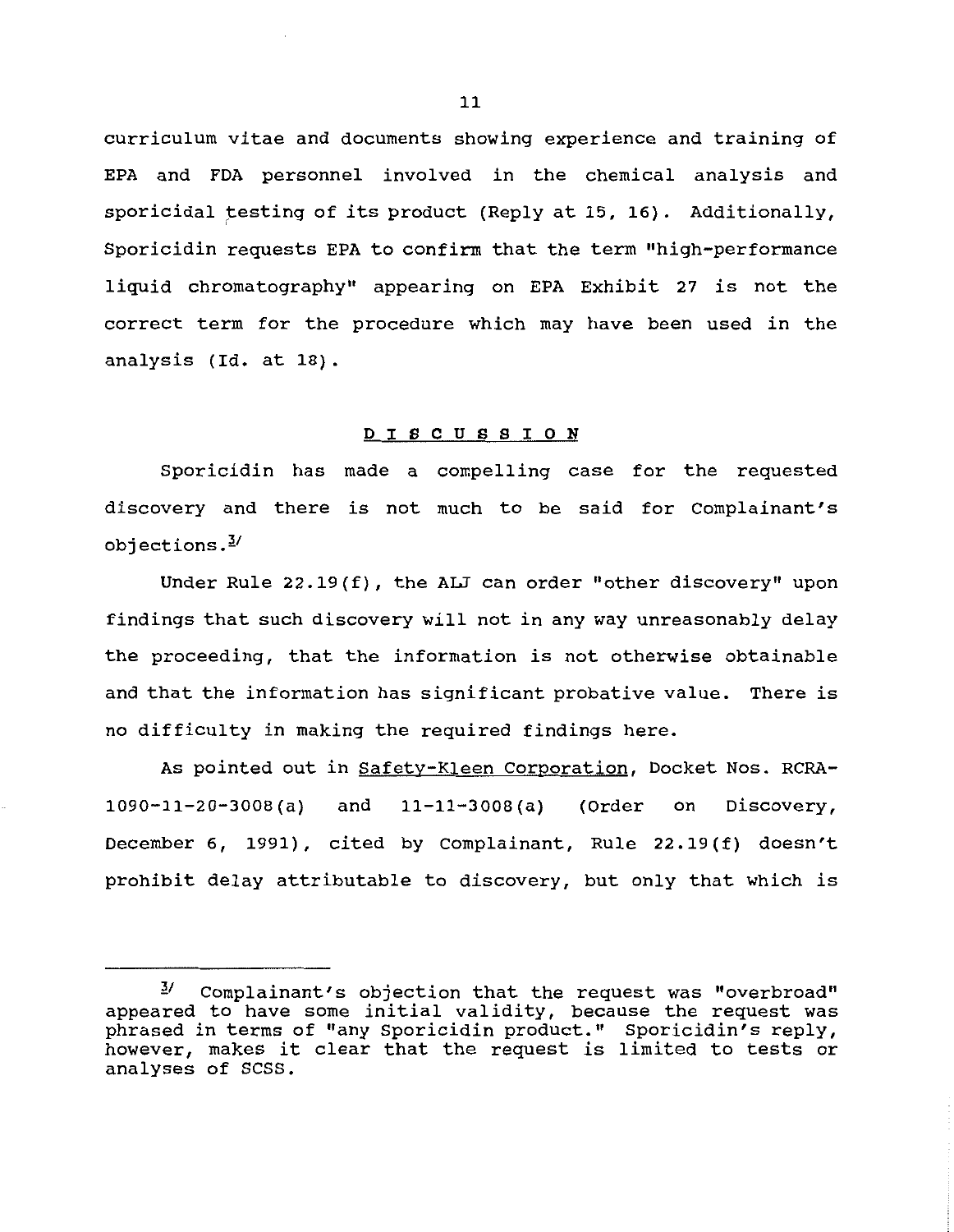$unreasonable$  (emphasis added).  $4'$  A hearing date not having been set, it is clearly erroneous to characterize this proceeding as "very late in the trial schedule" (Argument at 3). Moreover, as Sporicidin points out the documents are in the sole possession of the Government and Sporicidin has no control over the length of time required for their production. The complaint, that Sporicidin isn't certain that some of the requested documents exist, disappears once it is shown that documents in this respect relate to whether the tests were conducted in accordance with GLP. If so, documents to support that fact exist.<sup>5/</sup> In short, if Complainant is truly interested in an early resolution of this matter, it will make every effort to supply the documents sought by Sporicidin or inform Sporicidin and the ALJ that the documents do not exist. In view of the foregoing, I have no hesitation in finding that unreasonable delay within the meaning of Rule 22.19(f) will not result from the discovery sought by Sporicidin.

The next required finding is that the information sought is not otherwise obtainable. The requested documents are in the sole possession of the Government and, according to Sporicidin, a January 1992 FOIA request has only been partially answered.

 $1/2$  Complainant understandably doesn't emphasize the result in Safety-Kleen, supra, which was that Respondent was directed to, inter alia, produce requested documents or the references by which the documents were previously supplied to the Agency.

*<sup>21</sup>*It would seem that Complainant, as part of its prima facie case, would find it expedient to demonstrate that test results were based on GLP.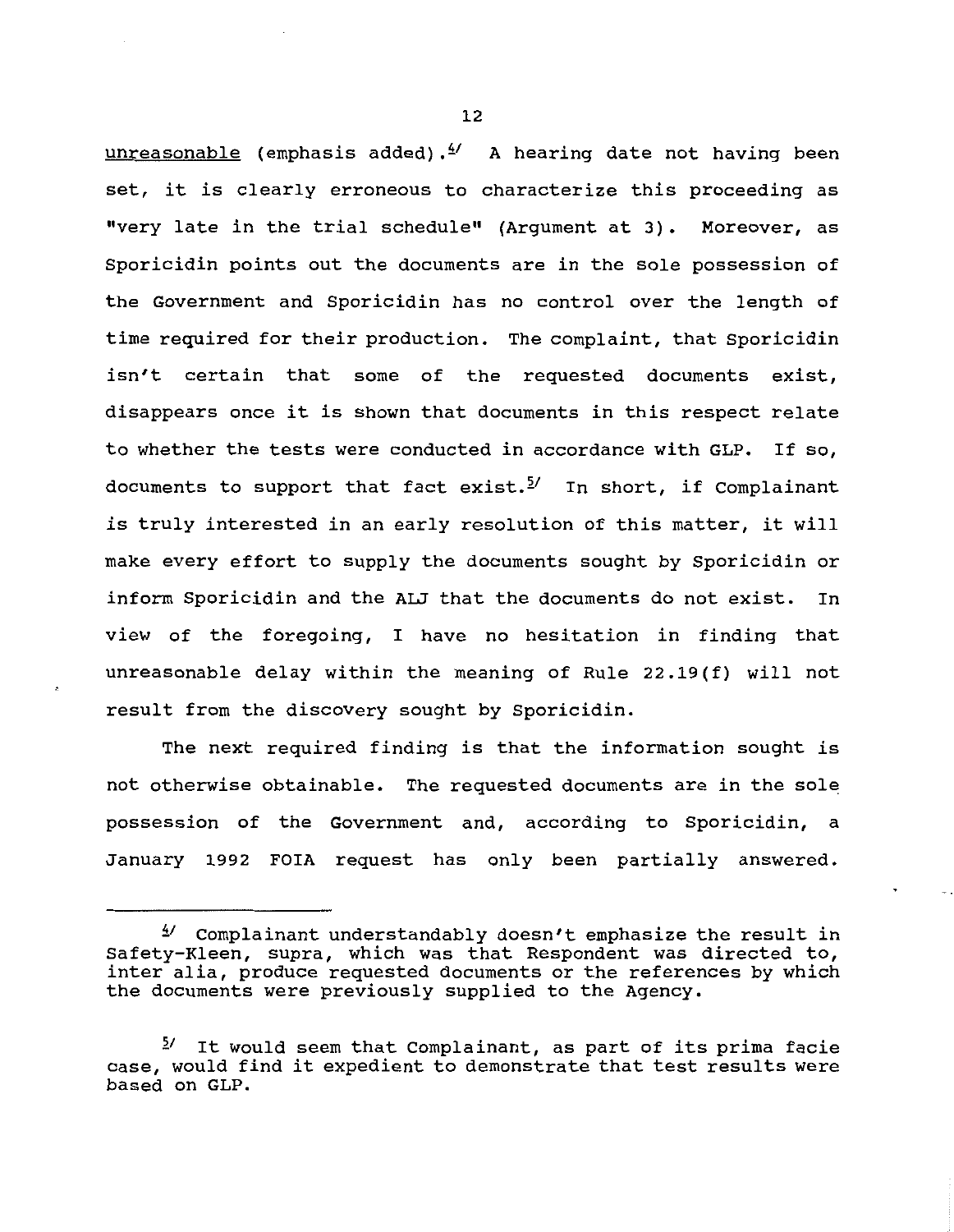Although intending to rely on FDA tests to support the determination SCSS was misbranded, Complainant declines to produce requested documents or even to attempt their production on the ground the information is in the possession of another agency (Argument at 3). Moreover, Complainant says that Sporicidin has received all documents upon which Complainant intends to rely. $\mathcal{Y}$ This stance enables the Agency to pick and choose tests to be relied upon and whether other such tests were conducted and the results thereof are among the data Sporicidin seeks to discover. This data is in the possession of the Government and is not otherwise obtainable.<sup> $U$ </sup>

The final finding required for "other discovery" is that the information have significant probative value. "Probative value" denotes the tendency of a piece of information to prove a fact that is of consequence in the case. Chautauqua Hardware Corporation, EPCRA Appeal No. 91-1, Order On Interlocutory Review (June 24, 1991). As Sporicidin has made clear, the reliability, reproducibility and scientific validity of the AOAC Sporicidal Activity Test upon which the finding of misbranding was based is at issue in these proceedings. It should go without saying that

<sup>&</sup>lt;sup>2/</sup> Complainant might ponder how he intends to obtain admission of test reports, which are essentially summaries or secondary information, into evidence without making the data from which the reports were compiled available to Sporicidin.

*Zl* Complainant's apparen~ position that information is otherwise obtainable, if it is obtainable under the FOIA, encourages circumvention of the Part 22 discovery rule and is rejected as bad law and bad policy.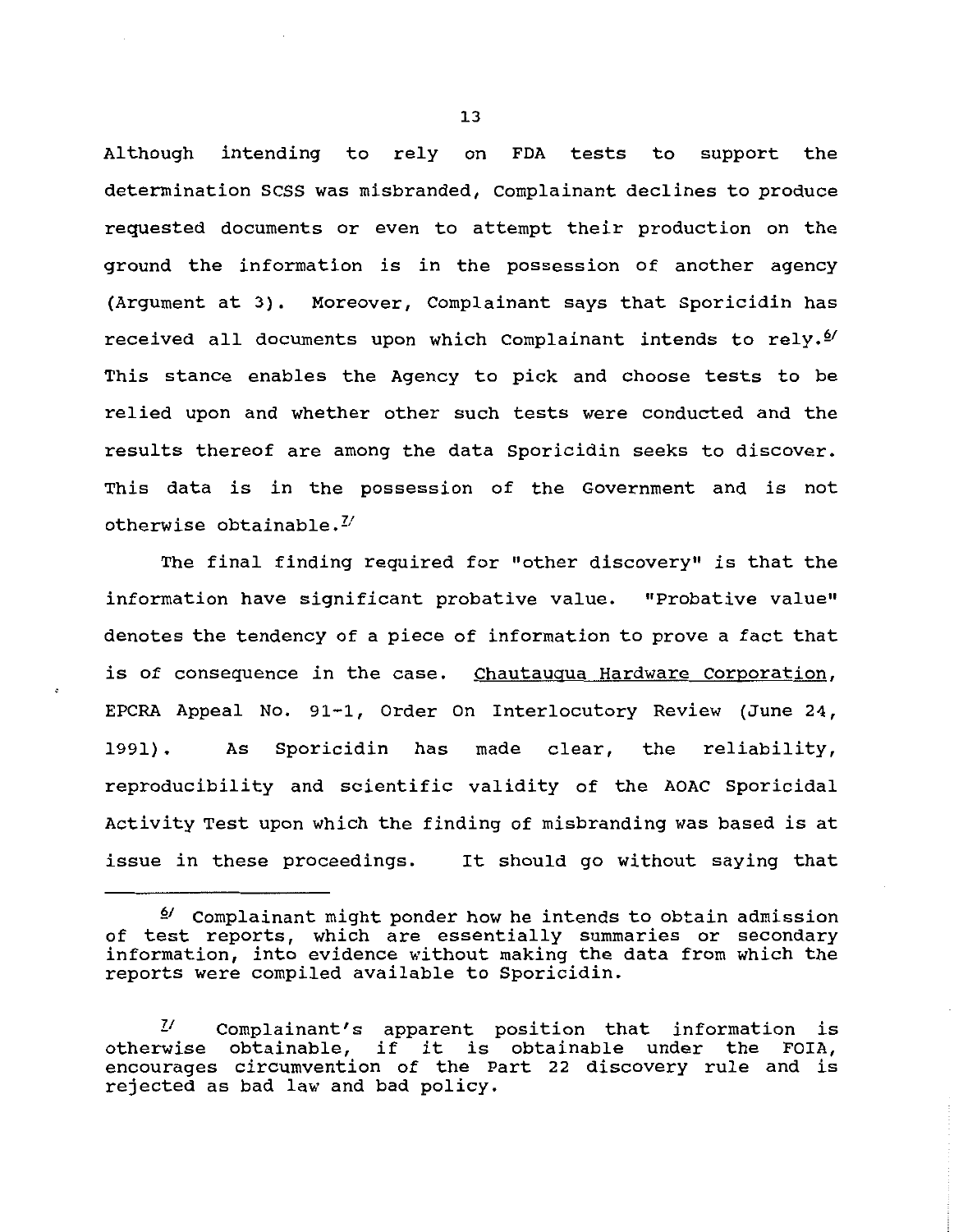whether other tests on SCSS were conducted and the results thereof are probative on the reliability of the tests and that the training and experience of personnel conducting the tests and whether the tests were conducted in accordance with GLP are also probative on that issue.

The required findings for other discovery in accordance with Rule 22.19 (f) having been made, Complainant will be ordered to comply with Sporicidin's request for the production of documents. $\frac{8}{1}$ 

### 0 R D E R

Complainant is directed to comply with Sporicidin's request for the production of documents on or before October 23, 1992. Complainant is also directed to inform Sporicidin whether NEIC and the Beltsville lab used the same test protocols and, if the answer is negative, to supply a copy of each protocol. Additionally,

 $\frac{8}{1}$  Sporicidin's Second Request For The Production Of Documents, dated July 27, 1992, which asks for all delegations of authority from the Administrator to make final decisions under FIFRA, is, absent indications to the contrary from Sporicidin, considered to have been satisfied by documents supplied with Complainant's Objection To Respondent's Motion To Compel, dated August 7, 1992.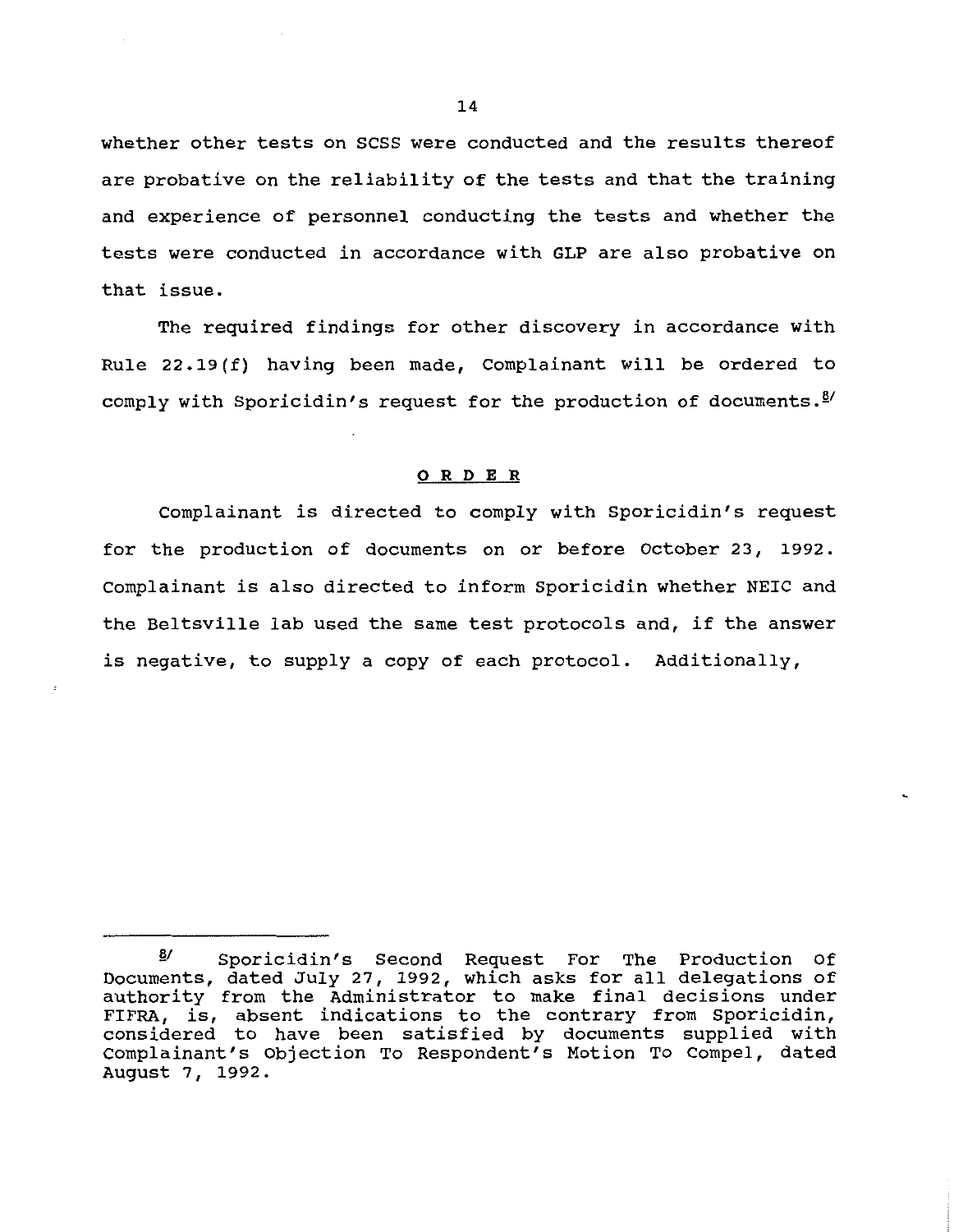Complainant is directed to answer the question posed in Part II, para. F of Sporicidin's Reply To Complainant's Objection.<sup>2/</sup>

day of September 1992. Dated this masin

**Spender**  $T_{\bullet}$ Nissen Administrative Law Judge

*<sup>2</sup>t* After the discovery contemplated by this Order is completed, I intend to schedule a pre-hearing conference to discuss, inter alia, setting a date for hearing.